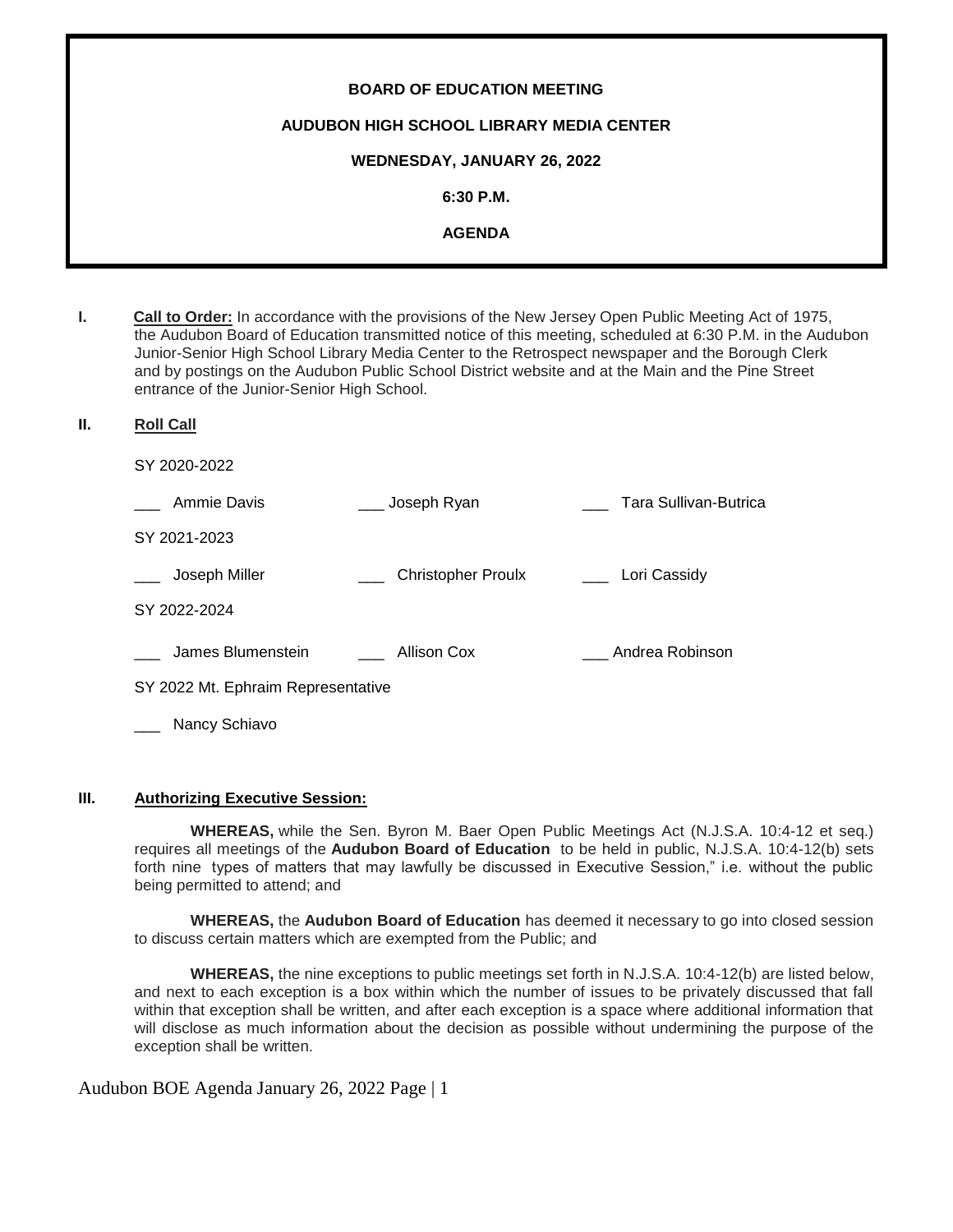**NOW, THEREFORE, BE IT RESOLVED** that the **Audubon Board of Education** will go into closed session for the following reason(s) as outlined in N.J.S.A. 10:4-12(b):

X Any matter which, by express provision of Federal Law, State Statute or Rule of Court shall be rendered confidential or excluded from discussion in public;

Any matter in which the release of information would impair a right to receive funds from the federal government;

 $\underline{X}$  Any material the disclosure of which constitutes an unwarranted invasion of individual privacy such as any records, data, reports, recommendations, or other personal material of any educational, training, social service, medical, health, custodial, child protection, rehabilitation, legal defense, welfare, housing, relocation, insurance and similar program or institution operated by a public body pertaining to any specific individual admitted to or served by such institution or program, including but not limited to information relative to the individual's personal and family circumstances, and any material pertaining to admission, discharge, treatment, progress or condition of nay individual, unless the individual concerned (or, in the case of a minor or incompetent, his guardian) shall request in writing that the same be disclosed publically;

Any collective bargaining agreement, or the terms and conditions of which are proposed for inclusion in any collective bargaining agreement, including the negotiation of terms and conditions with employees or representatives of employees of the public body

\_\_\_\_\_ Any matter involving the purchase lease or acquisition of real property with public funds, the setting of bank rates or investment of public funds where it could adversely affect the public interest if discussion of such matters were disclosed;

Any tactics and techniques utilized in protecting the safety and property of the public provided that their disclosure could impair such protection;

X Any investigations of violations or possible violations of the law;

Any pending or anticipated litigation or contract negotiation in which the public body is or may become a party. Any matters falling within the attorney-client privilege, to the extent that confidentiality is required in order for the attorney to exercise his ethical duties as a lawyer;

 $X$  Any matter involving the employment, appointment, termination of employment, terms and conditions of employment, evaluation of the performance, promotion or disciplining of any specific prospective public officer or employee or current public officer or employee employed or appointed by the public body, unless all individual employees or appointees whose rights could be adversely affected request in writing that such matter or matters be discussed at a public; Specifically the evaluation of the **Superintendent** 

Any deliberation of a public body occurring after a public hearing that may result in the imposition of a specific civil penalty upon the responding party or the suspension or loss of a license or permit belonging to the responding party as a result of an act of omission for which the responding party bears responsibility;

**WHEREAS,** the length of the Executive Session is undetermined; however, the **Audubon Board of Education** will make every attempt to estimate the time of the session prior to convening the session after which the public meeting shall reconvene and the **Audubon Board of Education** will proceed with business.

**NOW, THEREFORE, BE IT RESOLVED,** that the **Audubon Board of Education** will go into Executive Session for only the above stated reasons;

**BE IT FURTHER RESOLVED** that the **Audubon Board of Education** hereby declares that its discussion of the aforementioned subject(s) may be made public at a time when the **Audubon Board of Education** attorney advises that the disclosure of the discussion will not detrimentally affect any right, interest or duty of the school district or any other entity with respect to said discussion.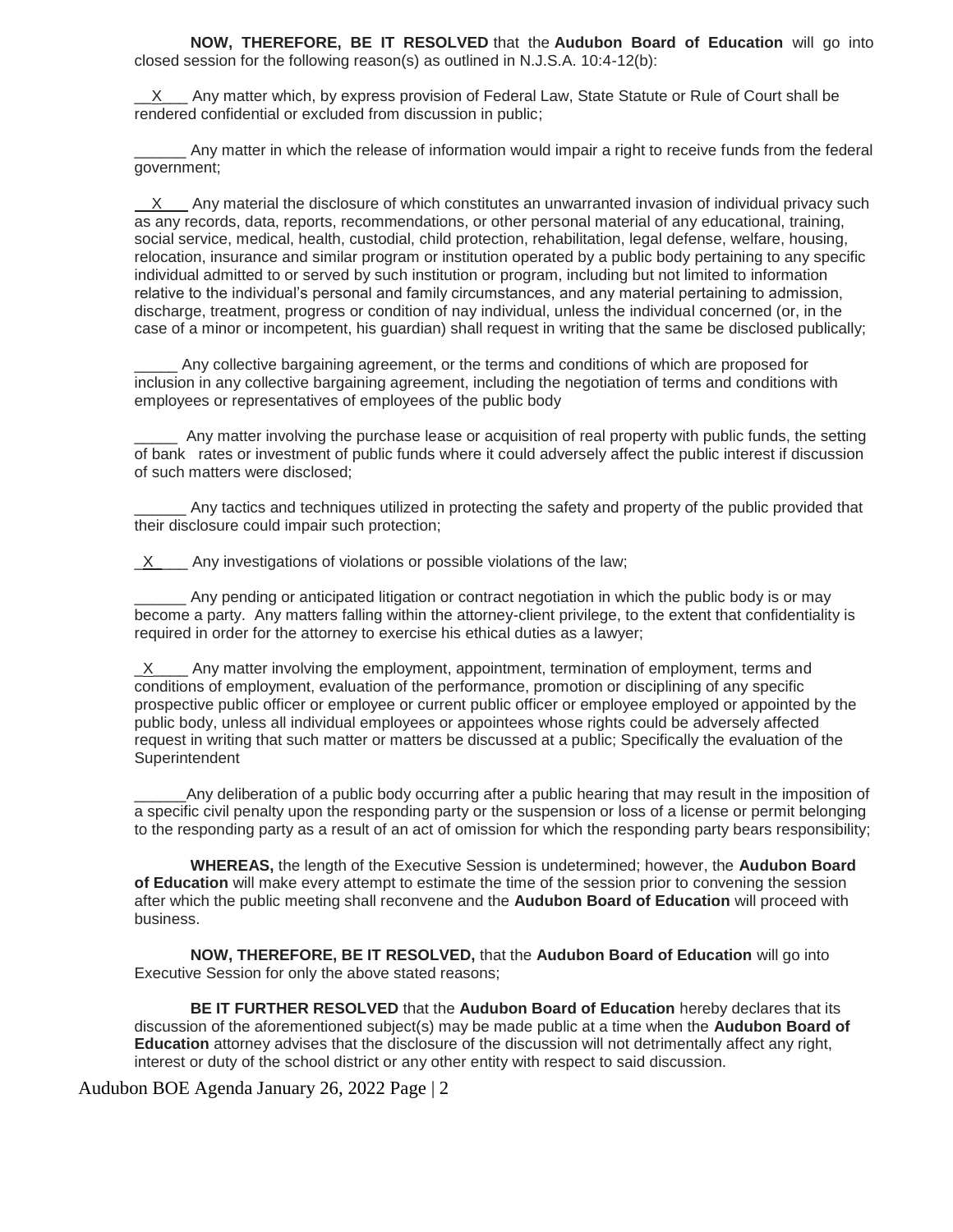**BE IT FURTHER RESOLVED** that the **Board of Education**, for the aforementioned reasons, hereby declares that the public is excluded from the portion of the meeting during which the above discussion shall take place and hereby directs the board secretary to take the appropriate action to effectuate the terms of this resolution.

1. Motion to move the Board of Education, by Resolution, adjourn into Executive Session from which the general public will be excluded to discuss school matters. The results of this session will be made public immediately after or as soon thereafter as a decision is reached.

| 2.  | Motion to reconvene the Board of Education, by Resolution. |                                                                                                                |  |
|-----|------------------------------------------------------------|----------------------------------------------------------------------------------------------------------------|--|
|     |                                                            |                                                                                                                |  |
|     |                                                            |                                                                                                                |  |
| IV. | <b>Call Meeting to Order</b>                               |                                                                                                                |  |
| ۷.  | <b>Flag Salute</b>                                         |                                                                                                                |  |
| VI. | <b>Presentation/Recognition(s):</b>                        |                                                                                                                |  |
|     |                                                            | 2020-2021 School-Self Assessment for Determining HIB Grades, Dr. Andy Davis                                    |  |
|     | <b>Roll Call</b>                                           |                                                                                                                |  |
|     | __ Ammie Davis                                             | Loseph Ryan Loseph Ryan Communication Control of Tara Butrica Loseph Ryan Communication Control of New York Co |  |
|     |                                                            | ___ Joseph Miller _________ Christopher Proulx _____ Lori Cassidy                                              |  |
|     |                                                            | ___ James Blumenstein ____ Allison Cox ____ ____ Andrea Robinson                                               |  |
|     |                                                            |                                                                                                                |  |

# **X. Participation:** (Agenda Items Only)

The Board of Education recognizes the value of public comment on educational issues and the importance of allowing members of the public to express themselves on school matters of community interest.

In order to permit the fair and orderly expression of such comment, the Board has set aside two portions of this Board meeting for public comment on any school or school district issue that a member of the public feels may be of interest to the residents of the school district.

For the first portion, public comments are invited on matters pertaining only to the agenda for tonight's meeting. For the second portion, public comments are invited on all matters pertaining to the school district.

Participants should announce their name, address, and any group they may represent, if applicable. The Board reserves the right to limit public discussion. Public discussion of a topic will be limited to fifteen (15) minutes, and individual speakers will be limited to three (3) minutes. No participant may speak more than once on the same topic until all others who wish to speak on that topic have been heard. Reference bylaws #0167 of the Audubon Public Schools Board of Education Policy Manual.

Audubon BOE Agenda January 26, 2022 Page | 3 The Board uses the public comment period as an opportunity to listen to citizen. Not all issues brought to a Board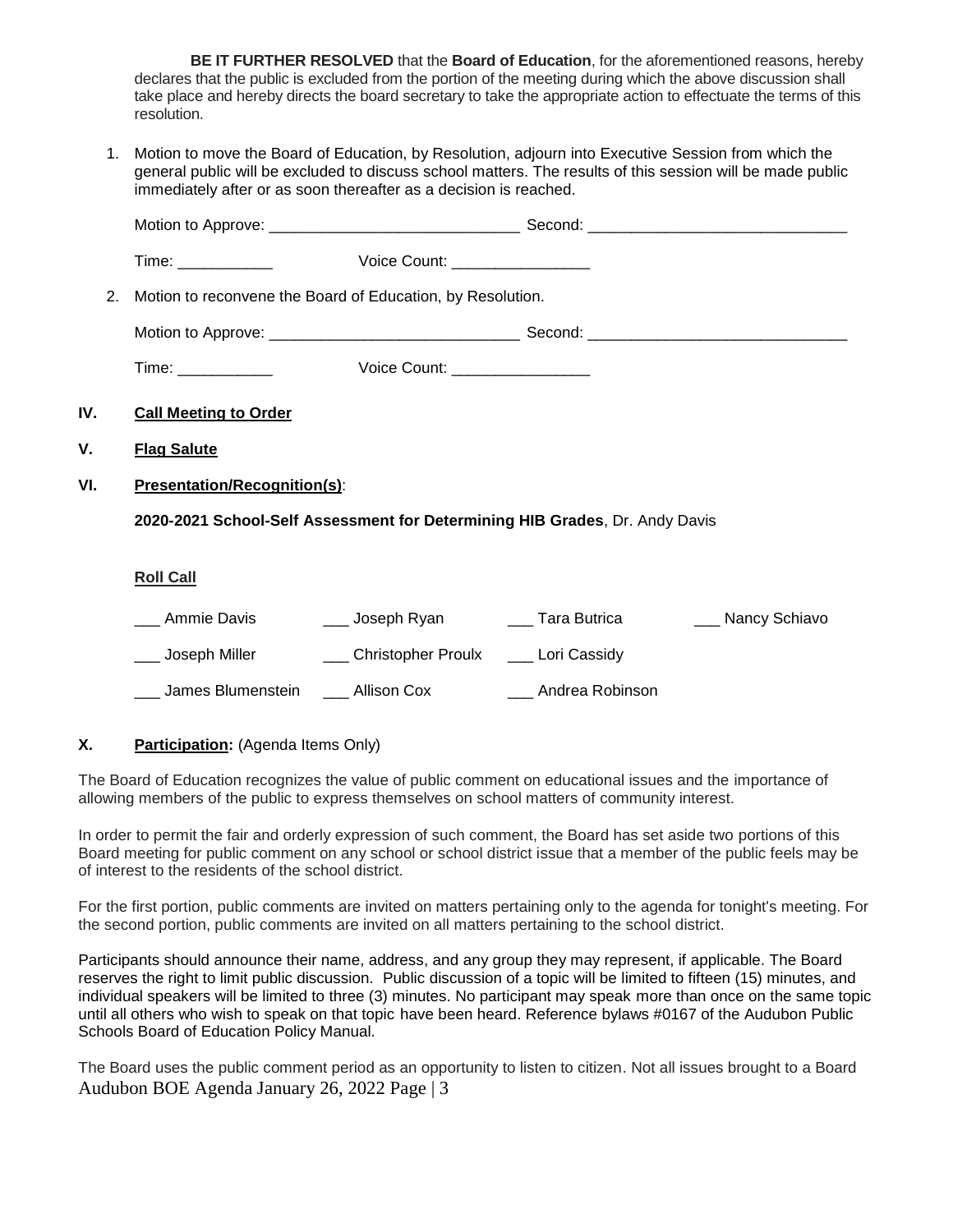meeting will be resolved at that particular meeting. Complaints stated or actions requested by the public may be taken under advisement by the Board for investigation, discussion, actions, or disposition at a later date or time. The public comments sessions are an opportunity for citizens to share their opinions and remarks with the Board; it is not a question and answer session. The Board may or may not respond to public comments at the time they are made and is under no obligation to do so.

The Board does not endorse public comments nor will the Board be held liable for comments made by members of the public. Any individuals who may be the subject of public comments, including district employees, shall retain all rights against defamation and slander according to the laws of New Jersey.

All motions are voted on by all members unless otherwise marked with a +.

## **XI. GOVERNANCE: Chairperson: Mr. Blumenstein – Committee Members: Ms. Butrica, Mr. Miller, Mr. Ryan and Alternate: Ms. Robinson**

# **Board of Education Goals**

- $\div$  To continue to provide equitable access to a rigorous curriculum while focusing on improving student achievement and decreasing the achievement gaps.
- $\div$  To maintain a cost-effective budget that provides for educational resources, supports a preventative maintenance program, and encourages and facilitates long-range facility improvements.
- $\cdot \cdot$  To foster a positive school climate and culture in order to positively impact student motivation, engagement, and achievement.

## **XII. OPERATIONS: Chairperson: Mrs. Cox – Committee Members: Ms. Davis, Mr. Proulx, Mr. Ryan and Alternate: Mr. Miller**

## **Board of Education Goals**

- To continue to provide equitable access to a rigorous curriculum while focusing on improving student achievement and decreasing the achievement gaps.
- $\div$  To maintain a cost-effective budget that provides for educational resources, supports a preventative maintenance program, and encourages and facilitates long-range facility improvements.
- To foster a positive school climate and culture in order to positively impact student motivation, engagement, and achievement.

#### **Roll Call**

| Ammie Davis       | Joseph Ryan               | Tara Butrica    | Nancy Schiavo |
|-------------------|---------------------------|-----------------|---------------|
| Joseph Miller     | <b>Christopher Proulx</b> | Lori Cassidy    |               |
| James Blumenstein | Allison Cox               | Andrea Robinson |               |

## **XIII. EDUCATION: Chairperson: Ms. Schiavo - Committee Members: Mr. Blumenstein, Mr. Proulx, Ms. Robinson and Alternate: Ms. Cassidy**

## **Board of Education Goals**

 To continue to provide equitable access to a rigorous curriculum while focusing on improving student achievement and decreasing the achievement gaps.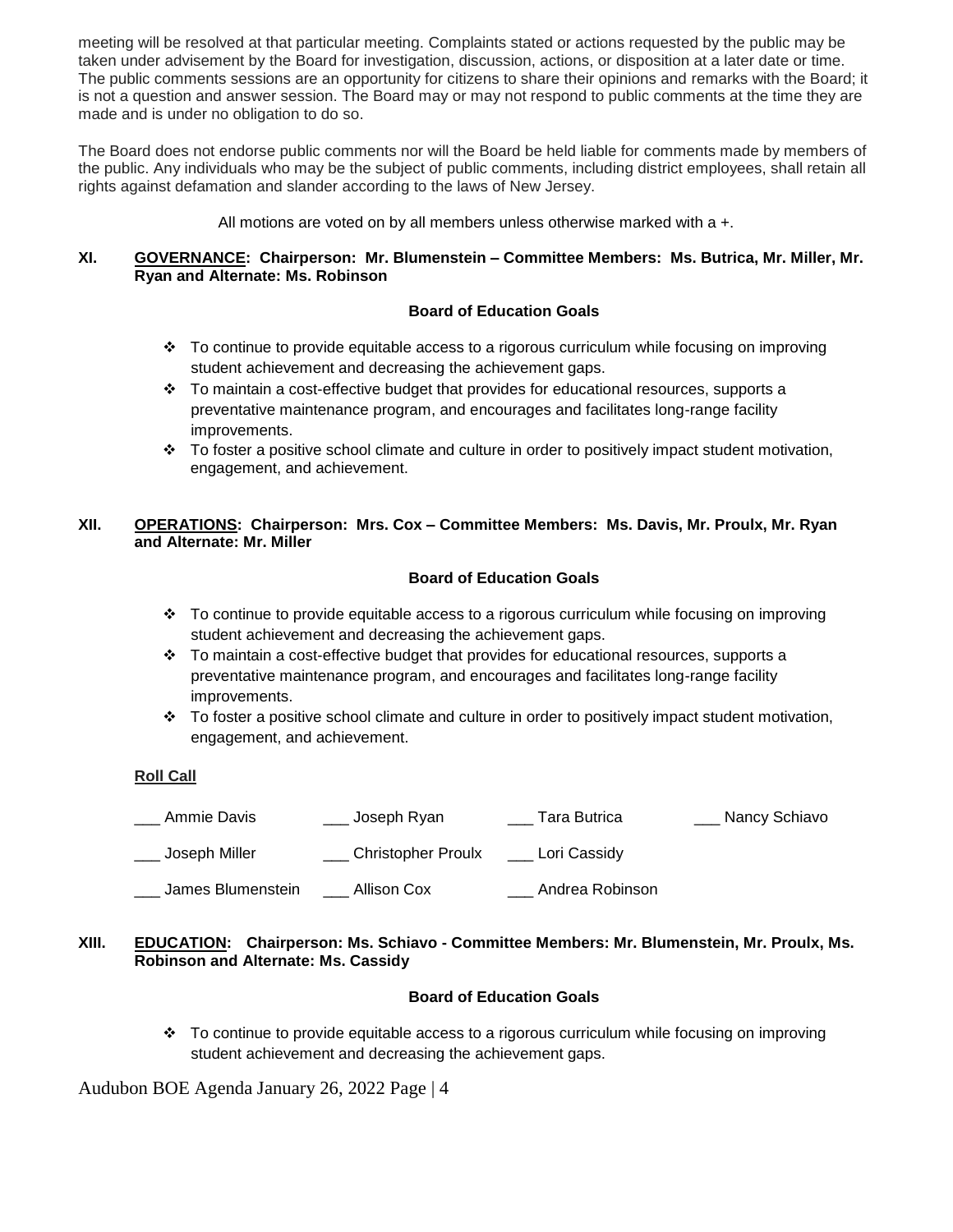- $\div$  To maintain a cost-effective budget that provides for educational resources, supports a preventative maintenance program, and encourages and facilitates long-range facility improvements.
- $\cdot \cdot$  To foster a positive school climate and culture in order to positively impact student motivation, engagement, and achievement.
- 1. Motion to approve the 2021-2022 Nursing Services Plan.
- 2. Motion to approve Brie Latini from the Camden County Family Support Organization (FSO) to present a parent workshop on the Nurtured Heart Approach at the February 24, 2022 meeting of the Special Education Parents Advisory Committee. The presentation is funded through a mental health grant from the State of New Jersey (there is no cost to the District) at the recommendation of the Superintendent of **Schools**
- 3. Motion to approve the following student for Option II for the 2021-2022 school year. *(All Option II courses will appear on the students' transcript, but will not be factored into the students' GPA.)*

Student ID #00530 – Arizona State University's Pre-Calculus Course (MAT170) for 5.0 credits on their transcript; Facilitates the student's eligibility to take the AP Calculus.

4. Motion to approve the 2020-2021 School-Self Assessment for Determining HIB Grades as presented at the recommendation of the Superintendent of Schools.

Motion to Approve Items 1 through 4: \_\_\_\_\_\_\_\_\_\_\_\_\_\_\_\_\_\_\_ Second: \_\_\_\_\_\_\_\_\_\_\_\_\_\_\_\_\_\_\_\_

## **Roll Call**

| Ammie Davis       | <sub>-</sub> Joseph Ryan | Tara Butrica    | Nancy Schiavo |
|-------------------|--------------------------|-----------------|---------------|
| Joseph Miller     | Christopher Proulx       | Lori Cassidy    |               |
| James Blumenstein | Allison Cox              | Andrea Robinson |               |

## **XIV. HUMAN RESOURCES: Chairperson: Mrs. Davis, Committee Members: Ms. Cassidy, Ms. Cox, and Mrs. Schiavo, Alternate: Ms. Butrica**

## **Board of Education Goals**

- $\cdot$  To continue to provide equitable access to a rigorous curriculum while focusing on improving student achievement and decreasing the achievement gaps.
- $\div$  To maintain a cost-effective budget that provides for educational resources, supports a preventative maintenance program, and encourages and facilitates long-range facility improvements.
- $\cdot \cdot$  To foster a positive school climate and culture in order to positively impact student motivation, engagement, and achievement.
- 1. + Motion to approve the first year tenure track Mansion Avenue part-time Teacher of Special Education contract for Stephanie Berenato, effective January 27, 2022 for the 2021-2022 school year in accordance with the 2021-2024 negotiated contract between the Audubon Board of Education and the Audubon Education Association at BA Step 1, FTE 0.87 pending the completion of all Audubon Board of Education and New Jersey Department of Education requirements, at the recommendation of the Superintendent of Schools.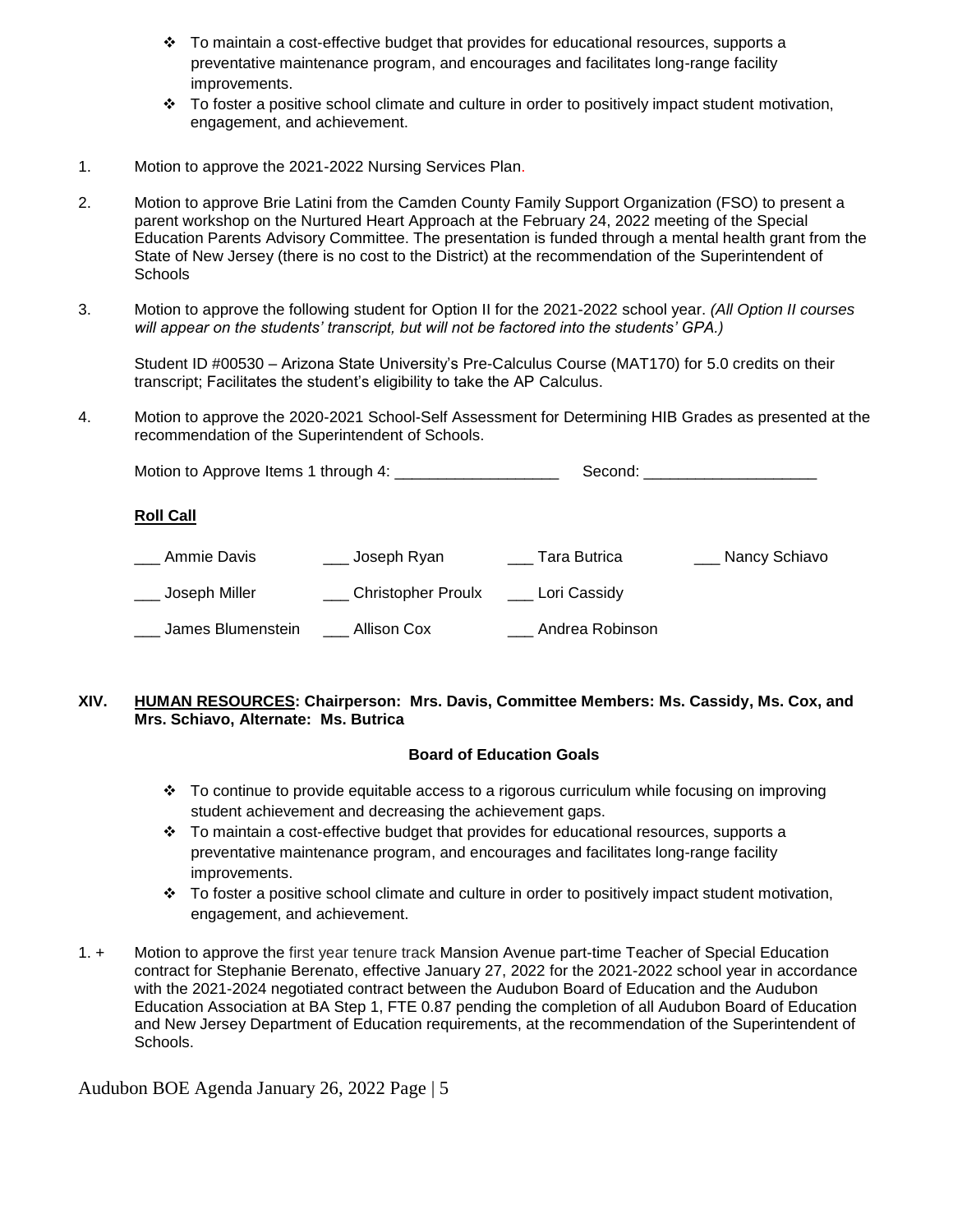2. + Motion to approve the following staff members to serve with the Principal, Barbie Ledyard, on the Haviland Avenue/Audubon Preschool School Safety Team for the 2021-22 school year, at the non-instructional contractual rate of \$30.00 per hour per staff member.

| Teacher/Staff Member | School/Subject                              | Committee                 |
|----------------------|---------------------------------------------|---------------------------|
| Maria McCutcheon     | Haviland Avenue/Anti-bullying<br>Specialist | <b>School Safety Team</b> |
| Rosemary Lang        | <b>Haviland Avenue Teacher</b>              | School Safety Team        |
| Tayler Lebakken      | Haviland Avenue/Teacher                     | <b>School Safety Team</b> |
| Pamela Niglio        | Haviland Avenue/Teacher                     | <b>School Safety Team</b> |
| Jessica Bruck        | Audubon Preschool/Teacher                   | <b>School Safety Team</b> |

3. + Motion to approve the following parent volunteers to serve with the Principal, Barbie Ledyard, on the Haviland Avenue/Audubon Preschool School Safety Team for the 2021-22 school year.

Rachel Negro Angel D'Achille

4. + Motion to approve the following staff members to serve with the Principal, Bonnie Smeltzer, on the Mansion Avenue School Safety Team for the 2021-22 school year, at the non-instructional contractual rate of \$30.00 per hour per staff member.

| Teacher/Staff Member     | School/Subject                             | Committee               |
|--------------------------|--------------------------------------------|-------------------------|
| Cara Novick              | Mansion Avenue/Anti-Bullying<br>Specialist | PBIS/School Safety Team |
| Shannon Horan            | <b>Mansion Avenue/Teacher</b>              | PBIS/School Safety Team |
| Jen Beebe                | <b>Mansion Avenue/Teacher</b>              | PBIS/School Safety Team |
| Sue Jenkinson            | Mansion Avenue/Teacher                     | PBIS/School Safety Team |
| Maddy Meehan             | Mansion Avenue/Teacher                     | PBIS/School Safety Team |
| Missy Falkowski          | <b>Mansion Avenue/Teacher</b>              | PBIS/School Safety Team |
| Christine Fox-Kasilowski | District Math Coach                        | PBIS/School Safety Team |
| Lisa McGilloway          | Reading Specialist/Teacher                 | PBIS/School Safety Team |

5. Motion to approve the following staff members to serve with the Principal, Mike Nicholson, on the Audubon High School Safety Team for the 2021-22 school year, at the non-instructional contractual rate of \$30.00 per hour per staff member.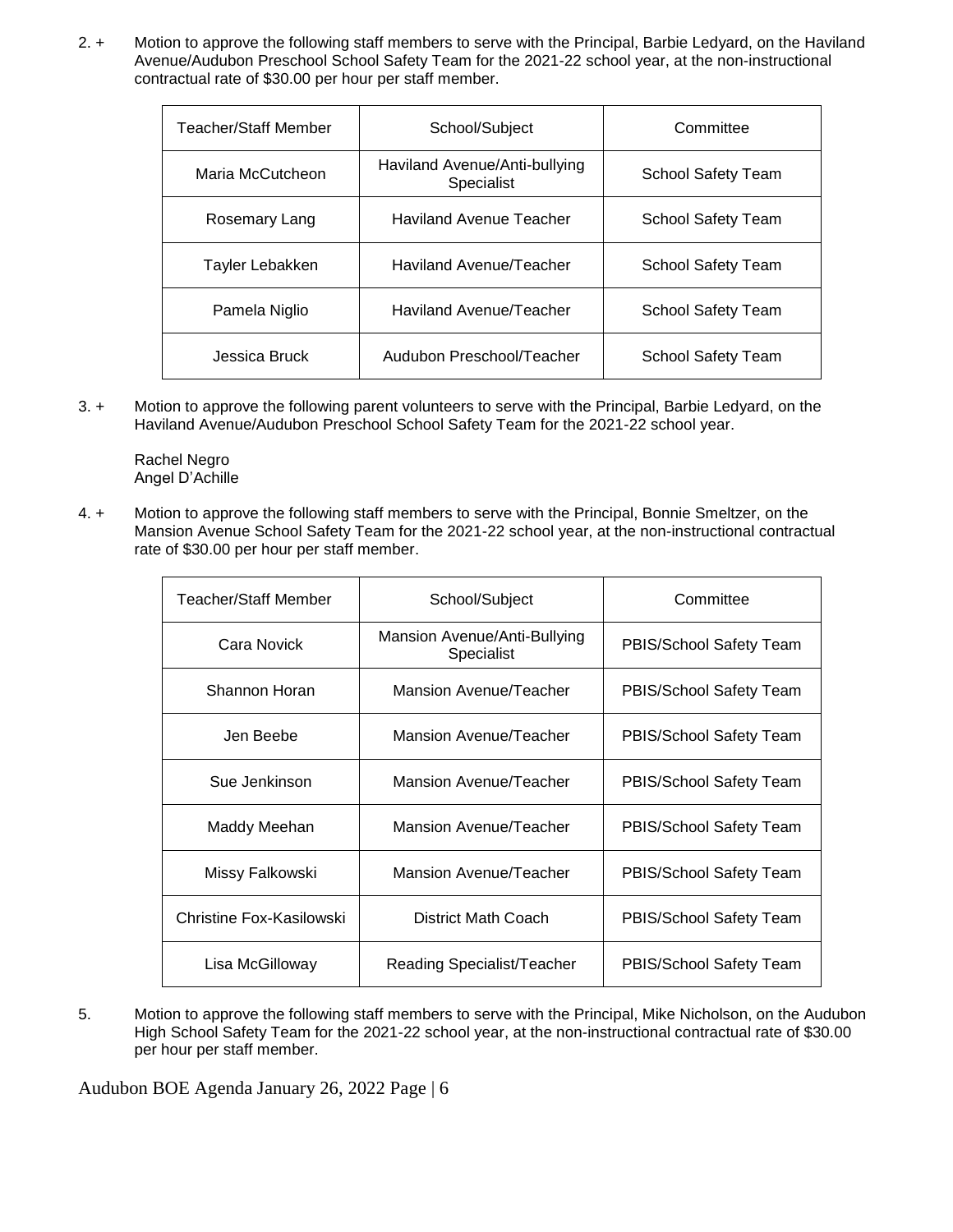| Teacher/Staff Member | School/Subject                      | Committee          |
|----------------------|-------------------------------------|--------------------|
| Mike Tomasetti       | <b>AHS/Anti-Bullying Specialist</b> | School Safety Team |
| Wendy VanFossen      | AHS/Anti-Bullying Specialist        | School Safety Team |
| <b>Emily Warren</b>  | AHS/Anti-Bullying Specialist        | School Safety Team |
| Stacy Caltagirone    | AHS/Teacher                         | School Safety Team |
| John Walsh           | AHS/Teacher                         | School Safety Team |
| Ryan Latini          | AHS/Teacher                         | School Safety Team |
| Molly Fleming        | CST                                 | School Safety Team |

- 6. Motion to approve Melani Bordoziuk as a parent volunteer to serve with the Principal, Mike Nicholson, on the Audubon High School Safety Team for the 2021-22 school year.
- 7. + Motion to approve Patricia Williams as a parent volunteer to serve with the Principal, Bonnie Smeltzer, on the Mansion Avenue School Safety Team for the 2021-22 school year.
- 8. Motion to approve Beth Crosby as part time Special Education Extracurricular Support, \$15.00 per hour upon the execution and approval of timesheets, not to include benefits, effective January 27, 2022 through May 12, 2022, every Thursday, 3:00 pm – 4:15 pm, including a Choir Concert on May 17, 2022, at the recommendation of the Superintendent of Schools.
- 9. Motion to approve the long-term substitute Teacher of Health & Physical Education Teacher agreement at Audubon Jr. /Sr. High School for Paul Frantz effective February 14, 2022 through March 18, 2022 at \$260.00 per diem, no benefits; time worked does not count towards the acquisition of tenure. Final approval is pending the completion of all Audubon Board of Education and New Jersey Department of Education requirements, as recommended by the Superintendent of Schools.
- 10. Motion to rescind the following Audubon Junior-Senior High School extracurricular contracts for the 2021- 2022 school year in accordance with the negotiated 2021-2024 contract between the Audubon Board of Education and the Audubon Education Association, at the recommendation of the Superintendent of Schools.

| vame        | osition/Activity<br>10011000 | Contractual Rate     |
|-------------|------------------------------|----------------------|
| Reed<br>Dar | Winter Weight Room           | 10<br>463<br>ጦ<br>ъ. |

11. Motion to approve the following paid winter coaching positions for the 2021-2022 school year based on the negotiated agreement between the Audubon Education Association and the Audubon Board of Education, pending the completion of all Audubon Board of Education and New Jersey Department of Education requirements:

As a result of the health-related closures due to COVID-19, payments and stipends may be impacted by cancellation of events, school closures, hybrid schedules, etc. The following stipends will be compensated as follows for the 2021-2022 school year: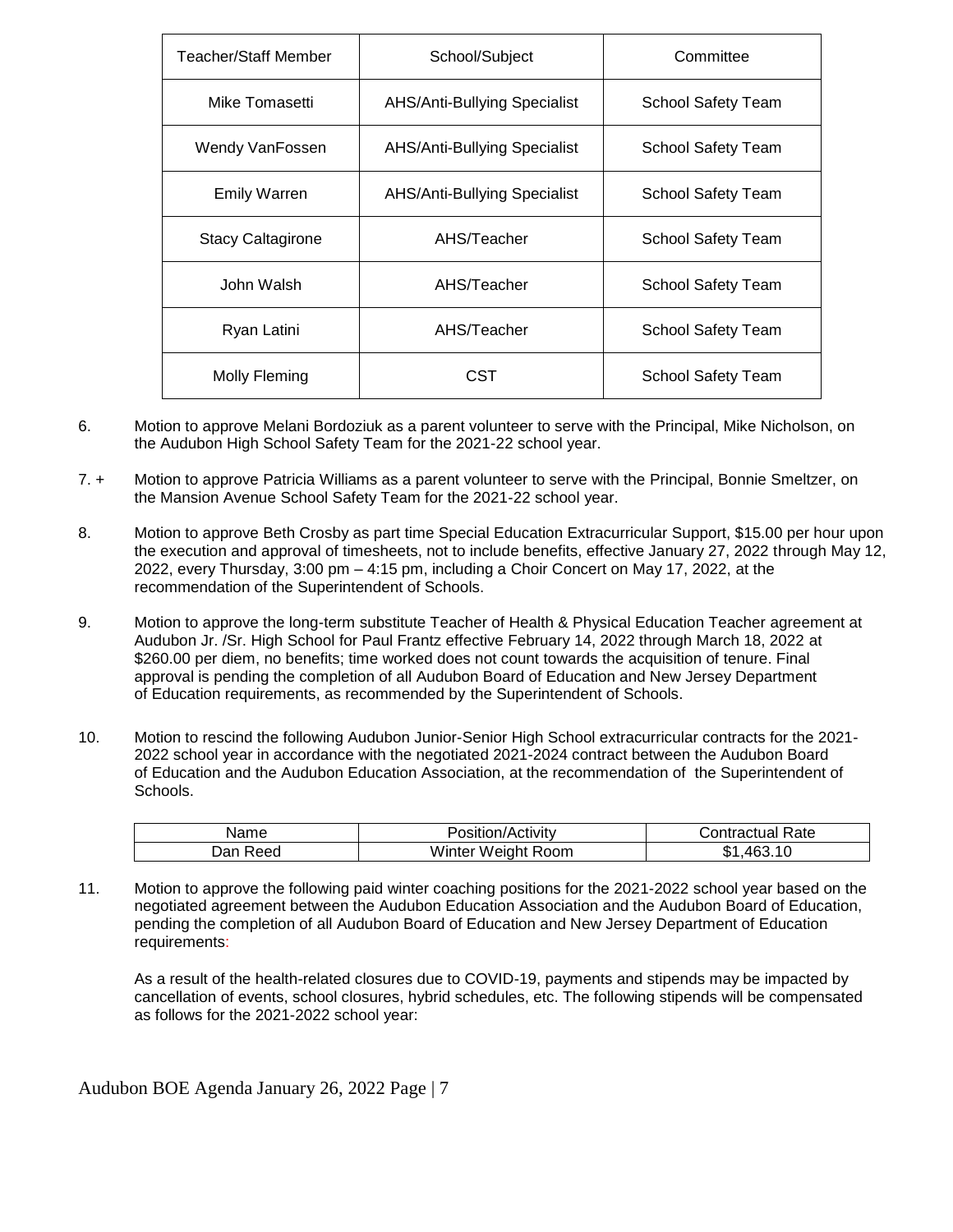| Cancelation of Season/Event                                                                             |         |  |
|---------------------------------------------------------------------------------------------------------|---------|--|
| When notified:<br>one week or more prior to the start of the season or<br>three days prior to the event | $0.0\%$ |  |
| School Closure & Hybrid Schedules                                                                       |         |  |
| Greater Than 50% of Season or Event Occurred                                                            | 100.0%  |  |
| Greater Than or Equal to 25% and<br>Less Than or Equal to 50%                                           | 50.0%   |  |
| Greater than 7 practices and Less Than 25%                                                              | 25.0%   |  |

Athletic Season = First official practice to sectional start or school closure

Extracurricular Season = First official practice to culminating event or school closure

| Name        | Sport/Activity         | <b>Position</b>                                        | <b>Contractual Rate</b> |
|-------------|------------------------|--------------------------------------------------------|-------------------------|
| Dan Reed    | <b>Weight Training</b> | Winter 3/5 stipend minus 10 days<br>$2/14/22 - 3/4/22$ | \$1,056.70              |
| Keith Allen | <b>Weight Training</b> | 10 days stipend 2/14/22 - 3/4/22                       | \$406.40                |

12. Motion to approve the following as district substitute teachers for the 2021-2022 school year, on an emergent basis, pending completion of all district and state requirements, at the recommendation of the Superintendent of Schools.

Thomas Van Fossen Sara Kuhlen Cindy Benvenuto Jill Ammirato

13. + Motion to approve the following Student Teachers for Field Experience/Practicum.

| Description/                                                              | School/Grade/ | Dates         | Cooperating | Requesting                      | Student    |
|---------------------------------------------------------------------------|---------------|---------------|-------------|---------------------------------|------------|
| Program                                                                   | Subject       |               | Teacher     | Program                         | Teacher(s) |
| Practicum<br>Experience for<br>Counseling in an<br>Educational<br>Setting | MAS           | $1/22 - 5/22$ | Cara Novick | Wilmington<br><b>University</b> | Kevin Chau |

14. Motion to approve a request from employee #1460, to invoke a Family Leave of Absence, effective May 16, 2022 to June 17, 2022:

> May 16, 2022 through June 13, 2022 **Paid Leave (19.5 days)** June 13, 2022 (1/2 day) through June 17, 2022 Unpaid Leave (4.5 days)

May 16, 2022 through June 17, 2022 Federal FMLA

15. Motion to accept, with best wishes, the letter of resignation, with intent to retire, from Luanne Cross, Administrative Assistant in the Guidance Office at the Jr. /Sr. High School, effective August 1, 2022.

Motion to Approve Items 1 through 15: \_\_\_\_\_\_\_\_\_\_\_\_\_\_\_\_\_\_\_ Second: \_\_\_\_\_\_\_\_\_\_\_\_\_\_\_\_\_\_\_\_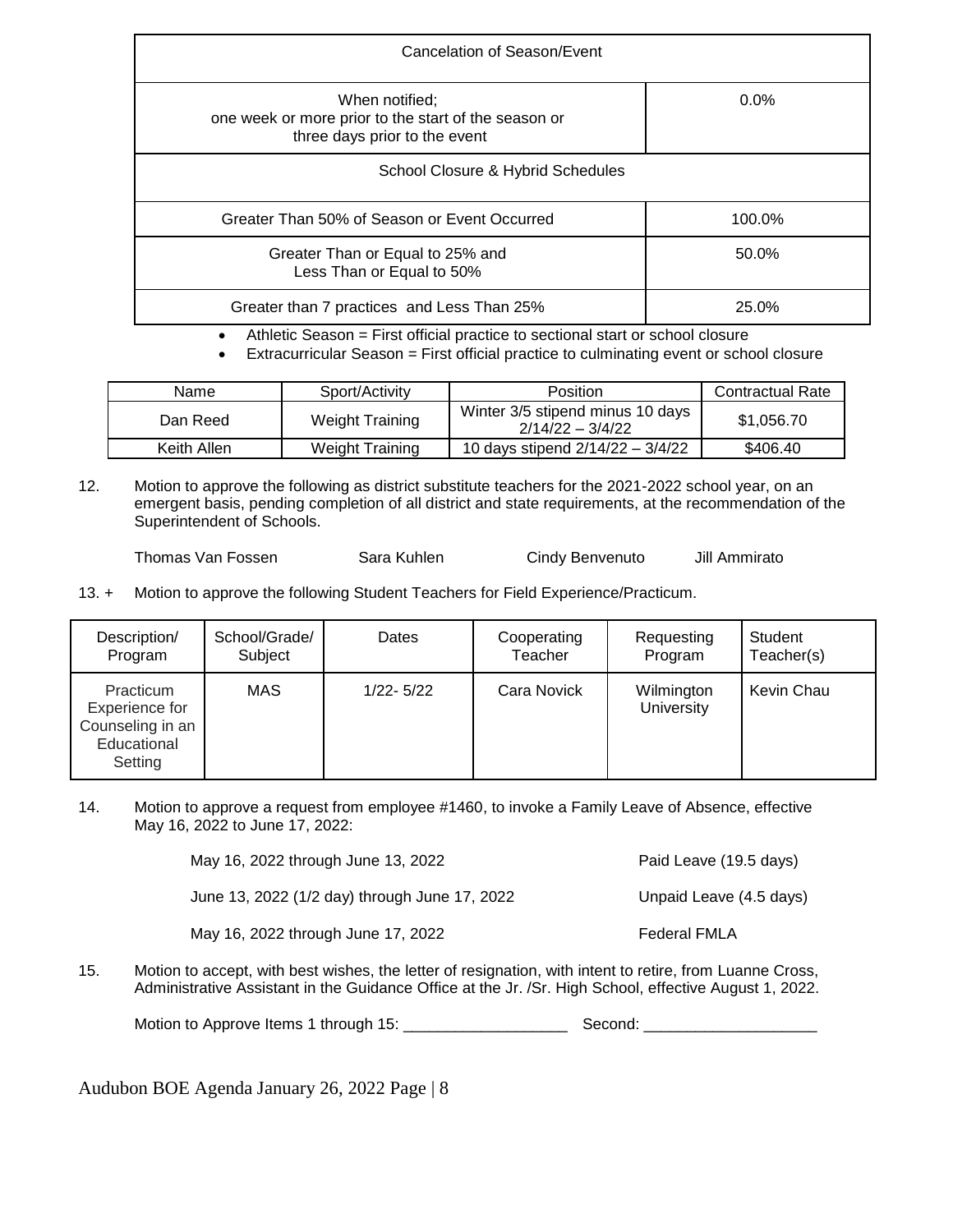## **Roll Call**

| Ammie Davis       | Joseph Ryan        | Tara Butrica    | Nancy Schiavo |
|-------------------|--------------------|-----------------|---------------|
| Joseph Miller     | Christopher Proulx | Lori Cassidy    |               |
| James Blumenstein | <b>Allison Cox</b> | Andrea Robinson |               |

## **XV. REPORTS:**

- **XVII**. Superintendent's Report
- **XVIII.** Special Program Representatives:
	- A. CCESC Rep. Rotation: **James Blumenstein** (Rolling)
	- B. CCSBA Rep. Rotation: **Ammie Davis**
- **XIX.** Board Member Comments

## **XX. Public Participation:** (Open Discussion)

The Board of Education recognizes the value of public comment on educational issues and the importance of allowing members of the public to express themselves on school matters of community interest.

In order to permit the fair and orderly expression of such comment, the Board has set aside two portions of this Board meeting for public comment on any school or school district issue that a member of the public feels may be of interest to the residents of the school district.

For the first portion, public comments are invited on matters pertaining only to the agenda for tonight's meeting. For the second portion, public comments are invited on all matters pertaining to the school district.

Participants should announce their name, address, and any group they may represent, if applicable. The Board reserves the right to limit public discussion. Public discussion of a topic will be limited to fifteen (15) minutes, and individual speakers will be limited to three (3) minutes. No participant may speak more than once on the same topic until all others who wish to speak on that topic have been heard. Reference bylaws #0167 of the Audubon Public Schools Board of Education Policy Manual.

The Board uses the public comment period as an opportunity to listen to citizen. Not all issues brought to a Board meeting will be resolved at that particular meeting. Complaints stated or actions requested by the public may be taken under advisement by the Board for investigation, discussion, actions, or disposition at a later date or time. The public comments sessions are an opportunity for citizens to share their opinions and remarks with the Board; it is not a question and answer session. The Board may or may not respond to public comments at the time they are made and is under no obligation to do so.

The Board does not endorse public comments nor will the Board be held liable for comments made by members of the public. Any individuals who may be the subject of public comments, including district employees, shall retain all rights against defamation and slander according to the laws of New Jersey.

## **XXI. Executive Session**

1. Motion to move the Board of Education, by Resolution, adjourn into Executive Session from which the general public will be excluded to discuss school matters. The results of this session will be made public immediately after or as soon thereafter as a decision is reached. **Action may/may not be taken.**

| Motion to Approve: | second . |  |
|--------------------|----------|--|
|                    |          |  |

Time: \_\_\_\_\_\_\_\_\_\_\_\_\_\_ Voice Count: \_\_\_\_\_\_\_\_\_\_\_\_\_\_\_\_\_\_\_\_\_